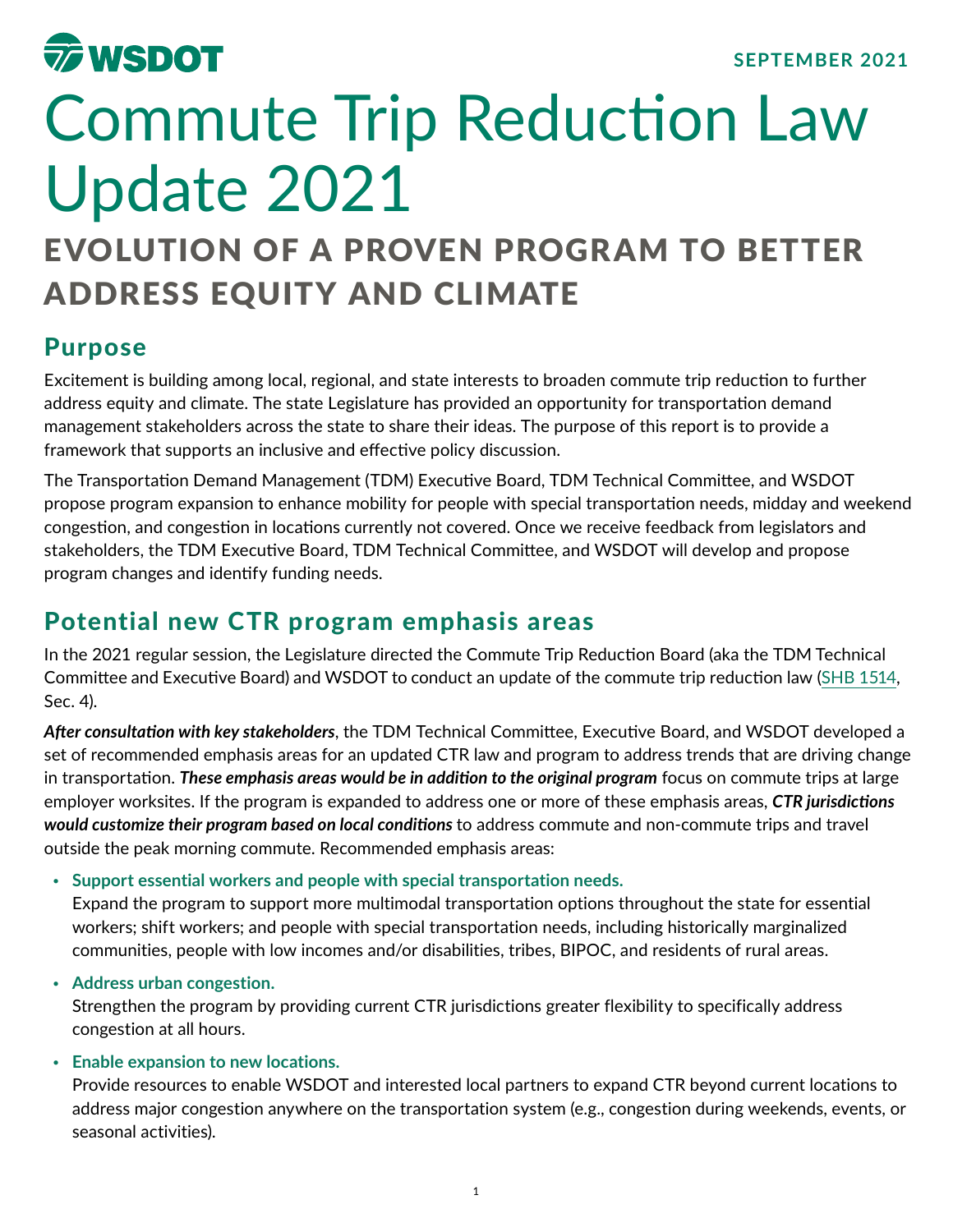## Accomplishments of the current CTR Program

As stated in the CTR law (RCW 70A.15.4000-4110), the purpose of the state's CTR Program is to improve air quality, ease congestion, and reduce gasoline consumption.

There are two major actions mandated by the CTR law to accomplish this purpose: 1) engage major employers to provide commute trip reduction programs, and 2) engage local and regional governments to support/collaborate with them on these programs.

The CTR Program has been very effective in accomplishing its stated goals. In the 30 years since the CTR law was adopted in 1991, jurisdictions have partnered with employers and state, regional, and local agencies to implement CTR programs in affected urban growth areas. As required by the CTR law, the CTR programs largely focus on employers who have 100 or more full-time employees who commute to a worksite on weekdays between 6 and 9 a.m.

The CTR programs helped to *reduce roughly 30 percent of vehicle miles traveled per employee per day* from 2007 to 2020 (10.9 to 7.6, respectively). The *reduction in vehicle miles means roughly 9 million fewer gallons of fuel used each year*, saving commuters nearly \$58 million. This also leads to an *annual reduction of about 175,000 metric tons in greenhouse-gas emissions*. Additionally, the cars left at home by commute trip reduction-affected employees every weekday represents about one lane of bumper-to-bumper traffic for 91 miles (equivalent to the distance from Olympia to Everett or Spokane to Grand Coulee Dam).

These programs largely focus on enabling and incentivizing employees to ride the bus, rideshare, walk, bicycle, or telework. Local CTR coalitions have:

- Boosted transit ridership through widespread availability of employer-sponsored transit passes.
- Created thousands of employer-supported vanpools.
- Expanded the use of compressed work schedules, flex schedules, and telework.

Of the nearly 600,000 employees working at CTR-affected worksites from 2019 to 2020, 50.7 percent chose alternatives to driving alone for their commute to and from work. This is 76 percent higher than the state average (28.8 percent), and 115 percent higher than the national average (23.6 percent).<sup>1</sup>



<sup>1</sup> Performance data were influenced by two unusual circumstances related to COVID-19. First, there was a significant increase in telework for the sites that surveyed after March 2020. Second, almost 200 fewer worksites surveyed in 2019-2020 than in 2017-2018. These sites have historically reported vehicle miles traveled above the current cycle's statewide average. It is likely that part of the improvement in the numbers is due to those sites not surveying. While the gains from telework are sustainable, the next cycle that surveys all CTRaffected worksites will likely have results that fall somewhere between the numbers from 2017-2018 and 2019-2020.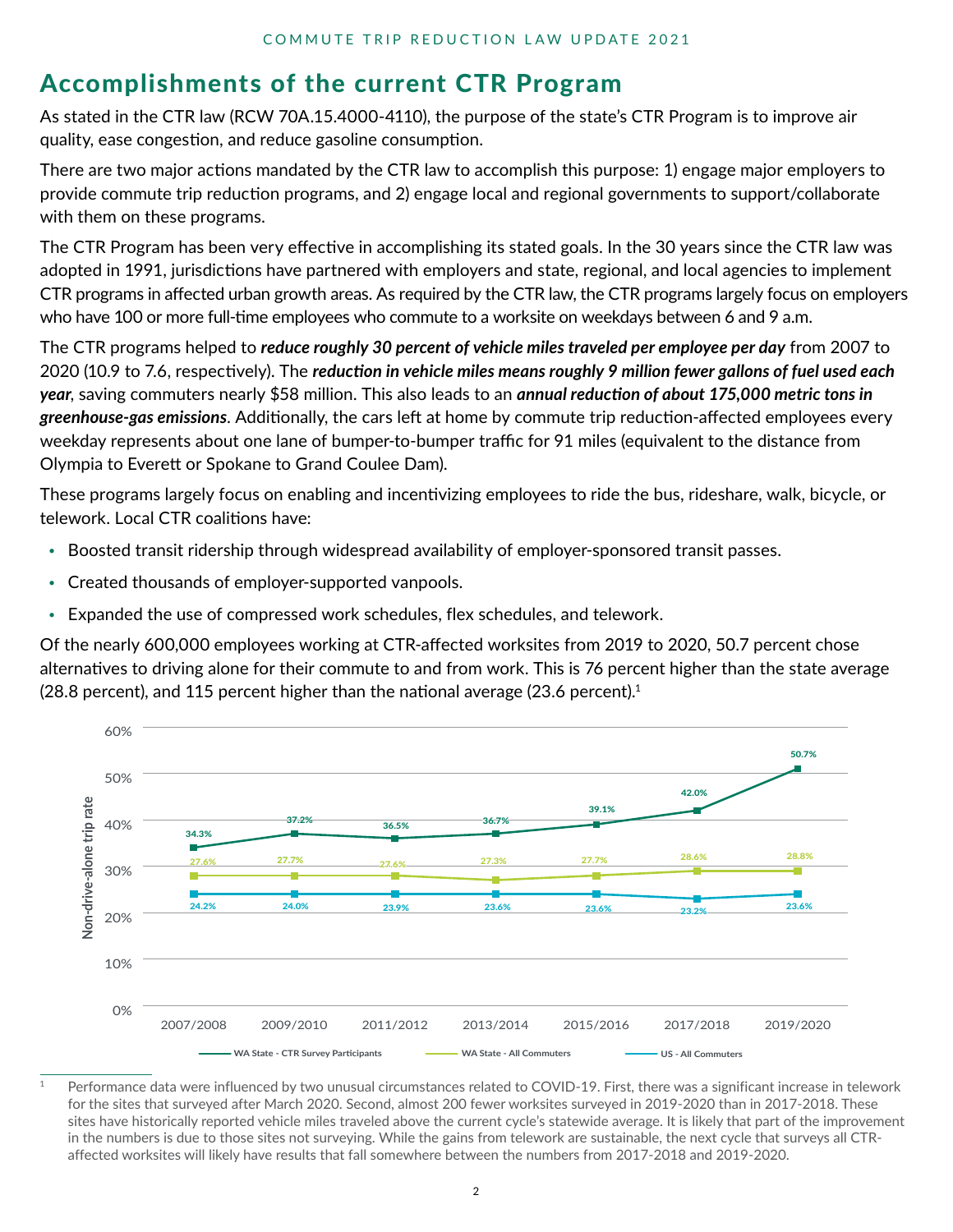While CTR has continued its focus on large employers over the years, the CTR law also provides discretion for the program to evolve and to allow a broader reach and more flexibility to jurisdictions. Several jurisdictions including Redmond, Seattle, Snohomish County, Spokane, Tacoma, Tukwila, Vancouver, and Yakima have availed themselves of the flexibility provided in CTR to form Growth and Transportation Efficiency Centers (GTECs) or submit alternate plans to focus CTR efforts on all trips in a geographic area.

## Why expand the CTR Program?

Despite all the worthy accomplishments of the current CTR Program, there are a number of important statewide considerations that cannot be addressed under the current law. Expansion of the law would enable these considerations to be addressed in the CTR Program. Gaps identified by the current law include:

- **The CTR Program addresses only 4 percent of daily trips in Washington** with its current focus on commute trips at large employers. Expansion of the program to the recommended emphasis areas would begin to capture the other 96 percent of daily trips in the state. That substantial number of trips and their effects on congestion and air quality could now be addressed under CTR.
- **The current program reaches largely white-collar office workers.** The current program does not address shift workers, retail workers, hospitality workers, health care workers, part-time workers, workers at small businesses, or any workers traveling outside of the 6-9 a.m. weekday timeframe. It does not address congestion happening on weekends; congestion caused by events such as sports, conferences, or concerts; or congestion caused by recreational activities such as skiing and hiking. Expansion of the program to include these groups and activities would extend the program benefits to underserved people and localities and address congestion wherever and whenever it occurs.
- **The current program is required only in affected urban growth areas.** Most of the state is not covered. By expanding the program to communities that are currently not covered by the program (see map on page 4), program benefits would increase to more communities. These benefits include more travel options, reduced congestion, and improved air quality.
- The current CTR law allows other communities to opt in. However, funding levels have kept this from happening. **Funding would need to be increased to cover expansion of the program.**

## Next steps

The TDM Board and TDM Technical Committee will take the following steps to explore expansion of the CTR Program:

**First Quarter 2022** – Deliver a comprehensive report to the Legislature on an update to the CTR Program. The technical report will detail CTR Program history and requirements, governance practices, and relevant social and economic trends.

**Spring/Summer 2022** – Engage the Legislature and other stakeholders to gain their unput on future CTR Program emphasis areas.

**Fourth Quarter 2022** – Develop and submit legislation that supports updated CTR Program emphasis areas.